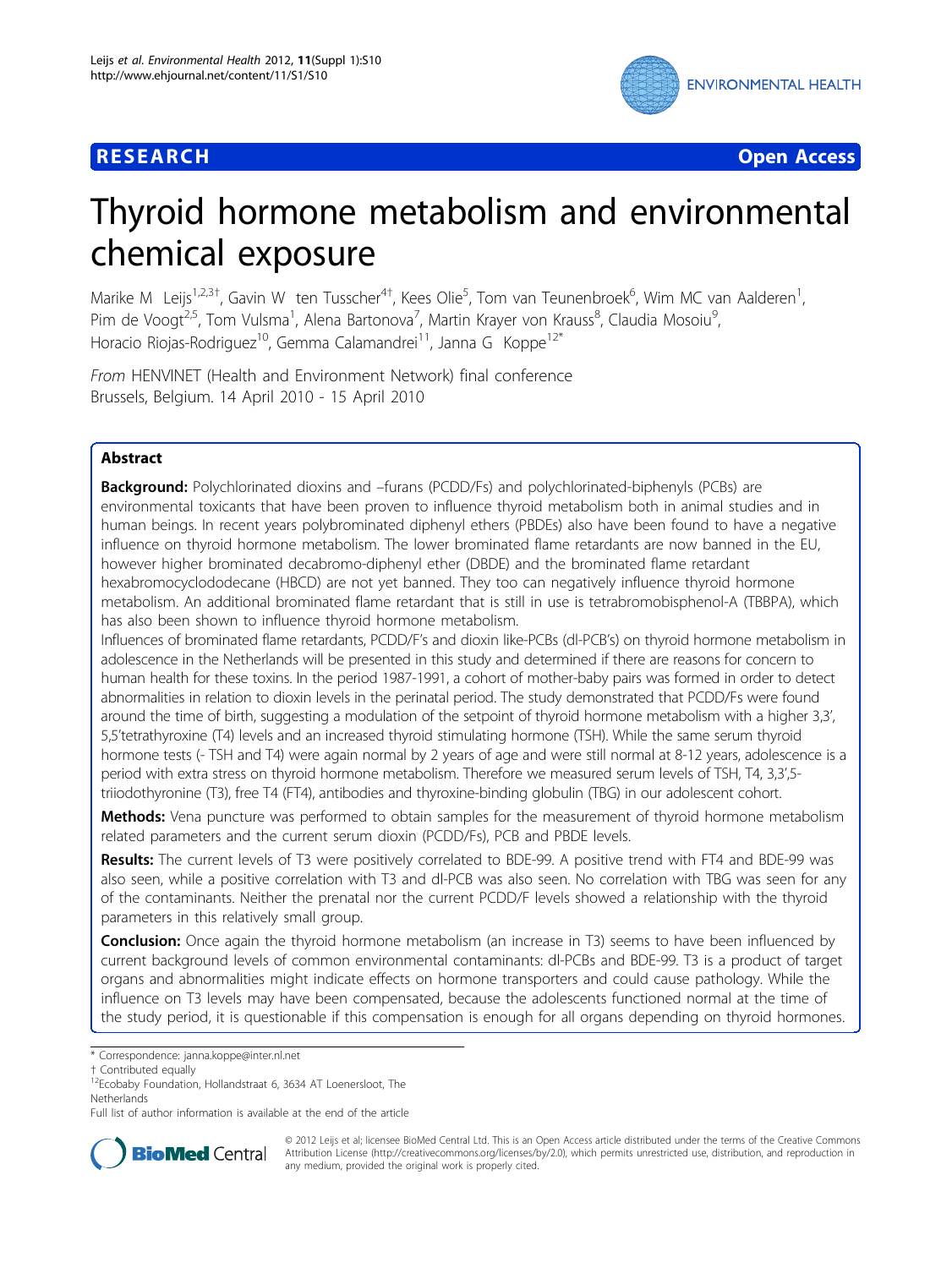# Background

Polychlorinated biphenyls (PCBs) and dioxins (PCDDs/Fs), especially TCDD (2,3,7,8-tetrachloro-dibenzo-p-dioxin) are well known developmental endocrine disruptors. PCDDs/Fs and planar (dioxin-like, dl-) PCBs are often grouped together as 'dioxins' or 'dioxin-like compounds', because of their common mode of (toxic) action, via the Ah-receptor.

PCDDs and PCDFs are unwanted by-products of the production of chlorinated phenols, metallurgic processes, bleaching of paper pulp and the incineration of waste [[1](#page-5-0)-[3\]](#page-5-0). PCBs have been produced world-wide from the 1930s and were mainly used as dielectric fluids in electrical transformers and capacitors, as heat exchange or hydraulic fluids [\[4\]](#page-5-0).

The polybrominated diphenylethers (PBDEs) have been widely used over the last few decades as flame retardants in various materials such as electronic equipment, plastics, foams (e.g. used in car seats and furniture), carpet liners and textiles. Humans are exposed to PBDEs mainly by ingestion (from food and milk) and by inhalation of indoor air and dust. Currently, these compounds are frequently detected in humans all over the world [[5,6](#page-5-0)]. The penta- and octa brominated diphenylethers are banned in the European Union, but are still present in the environment. Furthermore, three others, also blamed for interfering with thyroid hormone metabolism are still in use, decabromo diphenyl ether (DBDE), hexabromocyclododecane (HBCD), and tetrabromobisphenol A (TBBPA). The first two were extensively addressed in the HENVINET project. This FP6 EU HENVINET project aimed at synthesizing scientific information available on a number of topics of high relevance to researchers and policy makers in the field of environment and health (E.C. grant: HENVINET 037019). The third one TBBPA is currently found in human beings and can traverse the placenta as it has been found in babies born by caesarean section in hospitals. [[7\]](#page-5-0) TBBPA has a half life of 2 days and is excreted as a glucuronide or a sulphate in the faeces via the bile. In animal studies effects are detected on the apical part of the cochlea and an increase in pituitary weight was observed [[8,9](#page-6-0)]. The specific thyroid hormone nuclear receptor TR- ß2, only present in the cochlea, pituitary gland and hypothalamus might play a role. Considering the findings in babies born in hospital the margin of exposure is very low and current use of TBBPA is therefore a matter of concern for human health, especially in the perinatal period. Thyroid hormone is essential for normal body metabolism, growth, and development including reproduction, maturation and ageing. Fluctuations in thyroid hormone levels are able to alter outcomes in children [[10](#page-6-0),[11](#page-6-0)].

Large amounts of these compounds have been released into the environment through the processes previously stated. Organisms, and ultimately humans, are exposed via ingestion (food, drinking water), via inhalation, and via dermal contact. Ingestion is the main source (90%) of exposure, primarily through meat and meat products (23- 27%), dairy products (17-27%) and fish (16-26%) [\[12\]](#page-6-0). Due to the accumulating properties of these compounds, each step higher in the food chain increases the concentration of dioxins in an organism (bioaccumulation). Once ingested, dioxins and PCBs are primarily stored in the liver followed by the adipose tissue. After ingestion dioxins and PCBs are detectable for a long period. The mean halflife of dioxins and PCBs in the human body is assumed to be 7 to 9 years [\[13\]](#page-6-0).

Dioxins, PCBs and PBDE's are also able to cross the placenta[[14\]](#page-6-0) . In addition, they are excreted in breast milk and thereby cause significant exposure to nursing offspring [[15\]](#page-6-0). Adolescents, undergoing hormonal changes during puberty, are probably also at greater risk of susceptibility, and therefore at higher risk, with regards to environmental exposure health effects [\[16\]](#page-6-0).

Background concentrations, concentrations that average individuals in Europe and the US are daily exposed to, have been related to various negative health effects. Studies have shown negative effects on lung function [[17](#page-6-0),[18\]](#page-6-0), and haematological and immunological disturbances [[19](#page-6-0)-[21](#page-6-0)]. In addition, an increase in behavioural problems was seen, and prolonged evoked responses measured with EEG (electro-encephalography) and MEG (magneto-encephalography), and possible indications of subtle neurological abnormalities were found in children [[22-25\]](#page-6-0).

Previous studies of the current cohort showed a higher T4/TBG ratio that became significantly higher at 7 days and 11 weeks after birth, together with an increase in TSH. This finding was interpreted as an hypothyroidal state of the hypothalamic cells involved in thyroid hormone metabolism caused by dioxins [[26](#page-6-0)].

In this study thyroid hormone parameters were investigated in relation to prenatal and early postnatal PCDD/F exposure and current exposure of PCDD/F and dl-PCBs and the lower brominated PBDE's during adolescence.

# Methods

### Study population

This study is part of a longitudinal cohort study of 14-19 year old children, studied during their neonatal (n=60), [[27](#page-6-0)] toddler  $(n=60)$  [\[28](#page-6-0)] and pre-pubertal period  $(n=41)$ [[22](#page-6-0)]. All 33 children (18 girls and 15 boys) participating in the current follow-up were born in the Amsterdam/ Zaandam region. Twenty-five of the children are still inhabitants of the region. PCDD/F exposure was determined in the perinatal period in breast milk. Of the total cohort of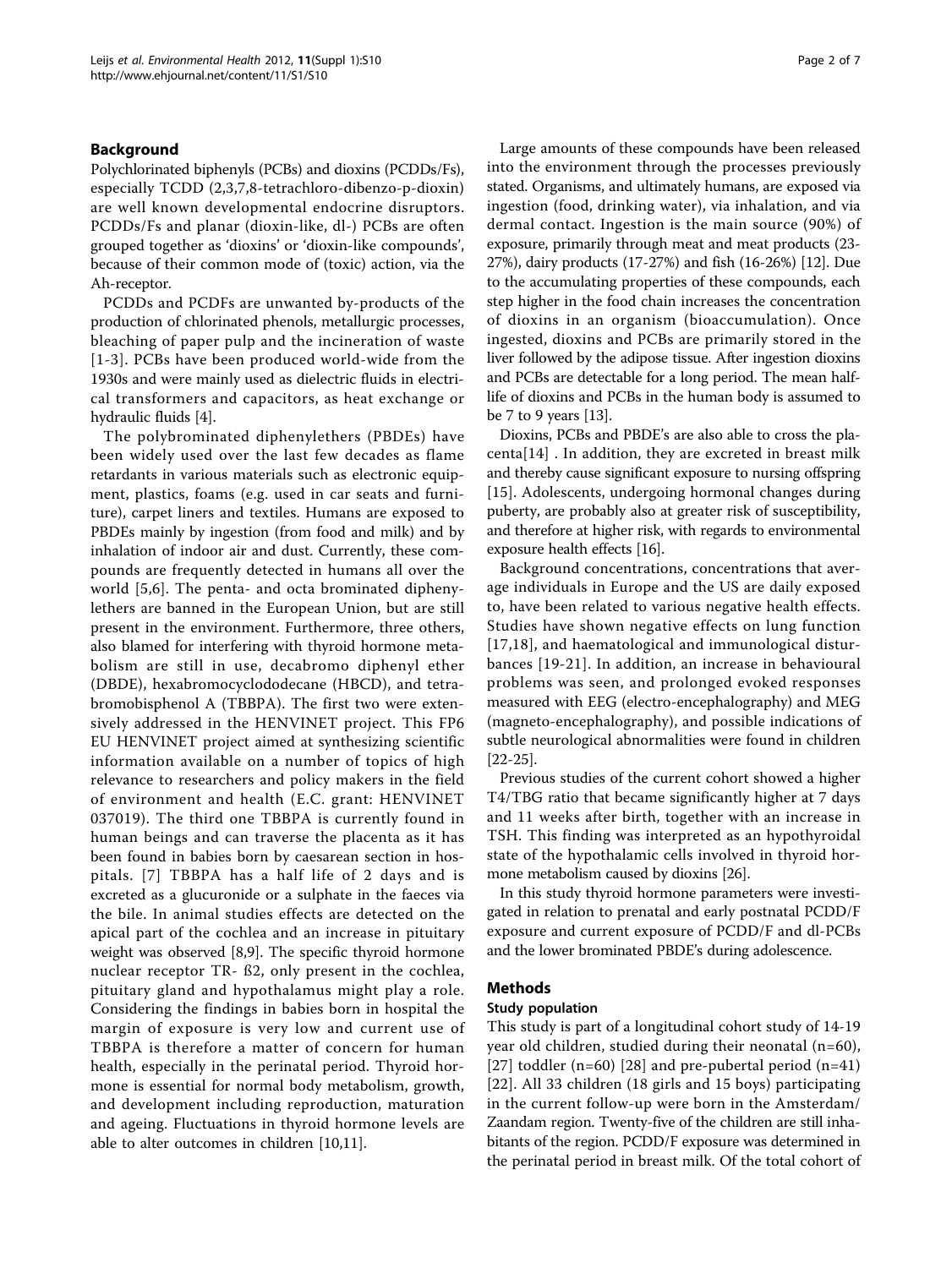41 subjects who participated in the pre-pubertal study, one subject was excluded from the current follow-up because of a Ewing sarcoma and one was partly excluded because of an extra Y-chromosome (XYY). Five subjects declined to participate in the new follow-up, three could not be traced. One of the children, who did not participate in the pre-pubertal follow-up, consented to the current follow up. Of the 33 examined adolescents 2 refused to undergo vena puncture and 2 refused a repeated puncture after blood clotting in the first needle.

The study was approved by the institutional medical ethics committee. All participants of the study and their parents signed an informed consent.

### Laboratory analyses

Perinatal PCDD/F levels and current serum levels of PCDD/Fs, dl-PCBs and PBDEs were measured in an uncontaminated laboratory dedicated to low-level dioxin sample treatment, at the Environmental Chemistry Section of IBED/ESS of the University of Amsterdam. Concentrations of the 19 most toxic PCDD/F congeners (seven PCDDs and twelve PCDFs) and the concentration of 3 dl-PCBs (77, 126, 169) and 8 PBDEs (28, 47, 85, 99, 100, 153, 154 and 183) were determined. The concentration of PCDD/F and dl-PCB congeners are expressed in toxic equivalents (TEQ) ng/kg=pg/g fat.

An activated carbon column (Carbosphere) was used for group separation of the chemicals. The PCDD/F and dl-PCB fraction was isolated and a clean-up was performed using a column of AgNO3 on silica gel and a column of activated Al2O3 on silica gel. The PBDE fraction was purified using activated Al2O3 on silica gel and an activated alumina column. After concentrating the sample, quantification of dioxins and dl-PCBs was done using hr-GC/hr-MS. PBDEs were determined by hr-GC/ lr-MS. As an internal standard, a mixture of 13C-labelled PCDD/Fs, dl-PCBs and PBDEs was used. More detailed information about the analysis have been published elsewhere [\[6\]](#page-5-0).

PCDD/F concentrations were previously determined in the mothers' milk 3-4 weeks after birth, which is indicative of the prenatal exposure. The cumulative total postnatal/ lactational exposure was calculated as the measured Page 3 of 7

PCDD/F concentration in breast milk multiplied by the total breast milk intake. [\[29\]](#page-6-0) Results see table 1.

### Statistical analyses

For statistical analyses the non-parametric Spearman's correlation coefficient was calculated using SPSS- 14.0. The level of significance was  $5\%$  (P=0.05) for the analysis with the predicted variables. For the congener specific analysis the level of significance was 5/8% (P=0.0063), to correct for the number of analyses.

As outcome variables we used serum T3, T4, FT4, TSH and TBG. The prenatal, lactational and current serum PCDD/Fs and the current serum dl-PCBs and ∑PBDE levels were the predicted variables using the Spearman's correlation coefficient. A congener specific analysis of the PBDEs was performed.

### Results

# PCDDs/Fs

No correlations were found between prenatal dioxin exposure and T3 (P=0.14), T4 (P=0.16), FT4 (P=0.81) TBG (P=0.25) or TSH (P=0.78). Neither was a correlation seen with the lactational exposure. Means and ranges are given in table [2](#page-3-0).

### Dl-PCBs

A significant relationship was found between T3 and dl-PCBs (P=0.047, see figure [1\)](#page-3-0). No relation was found with T4, FT4, TBG or TSH.

### PBDEs

Congener specific analysis revealed a positive correlation between BDE 99 and T3 (P=0.003, Figure [2\)](#page-4-0), and with FT4 (P=0.048). For the  $\Sigma$ PBDEs no significant relationship was seen.

No association was found with T4, TBG or TSH levels.

# **Discussion**

In the current study a positive relation was seen between dl-PCBs and T3, and a positive relation with T3 and BDE 99 (see Figure [1](#page-3-0) and [2](#page-4-0)). No relationship was seen with TBG.

|  |  |  |  |  |  | Table 1 Dioxin, dl-PCB and PBDE exposure |
|--|--|--|--|--|--|------------------------------------------|
|--|--|--|--|--|--|------------------------------------------|

|                                                                                | Mean | Range        | Standard deviation | 95% confidence interval |
|--------------------------------------------------------------------------------|------|--------------|--------------------|-------------------------|
| Prenatal dioxin (PCDD/F) exposure ITEQ (pg/g lipid in breastmilk), n=32        | 32.6 | 9.05-88.8    | 64.3               | 25.9-38.5               |
| Lactational dioxin (PCDD/F) exposure ITEQ (absolute quantity in $nq$ ), $n=32$ | 66.5 | 4.34-279     | 64.3               | 43.3-89.6               |
| Current serum dioxin (PCDD/F) WHO-TEQ (pg/g lipid in serum), n=27              | 22   | $0.4 - 6.1$  | l.6                | $1.6 - 2.8$             |
| Current serum dl-PCBs WHO-TEQ (pg/g lipid)                                     |      | $0.04 - 7.8$ | 20                 | $1.4 - 3.0$             |
| Current serum PBDE (ng/g lipid) n=17*                                          | 10.5 | 49-221       | 4.6                | 82-129                  |

Means, ranges, standard deviation and 95% confidence interval of the exposure to Dioxins, PCBs and PBDE's.

\*Current serum PBDE levels is calculated with exclusion of the outlier (73.6 ng/g lipids)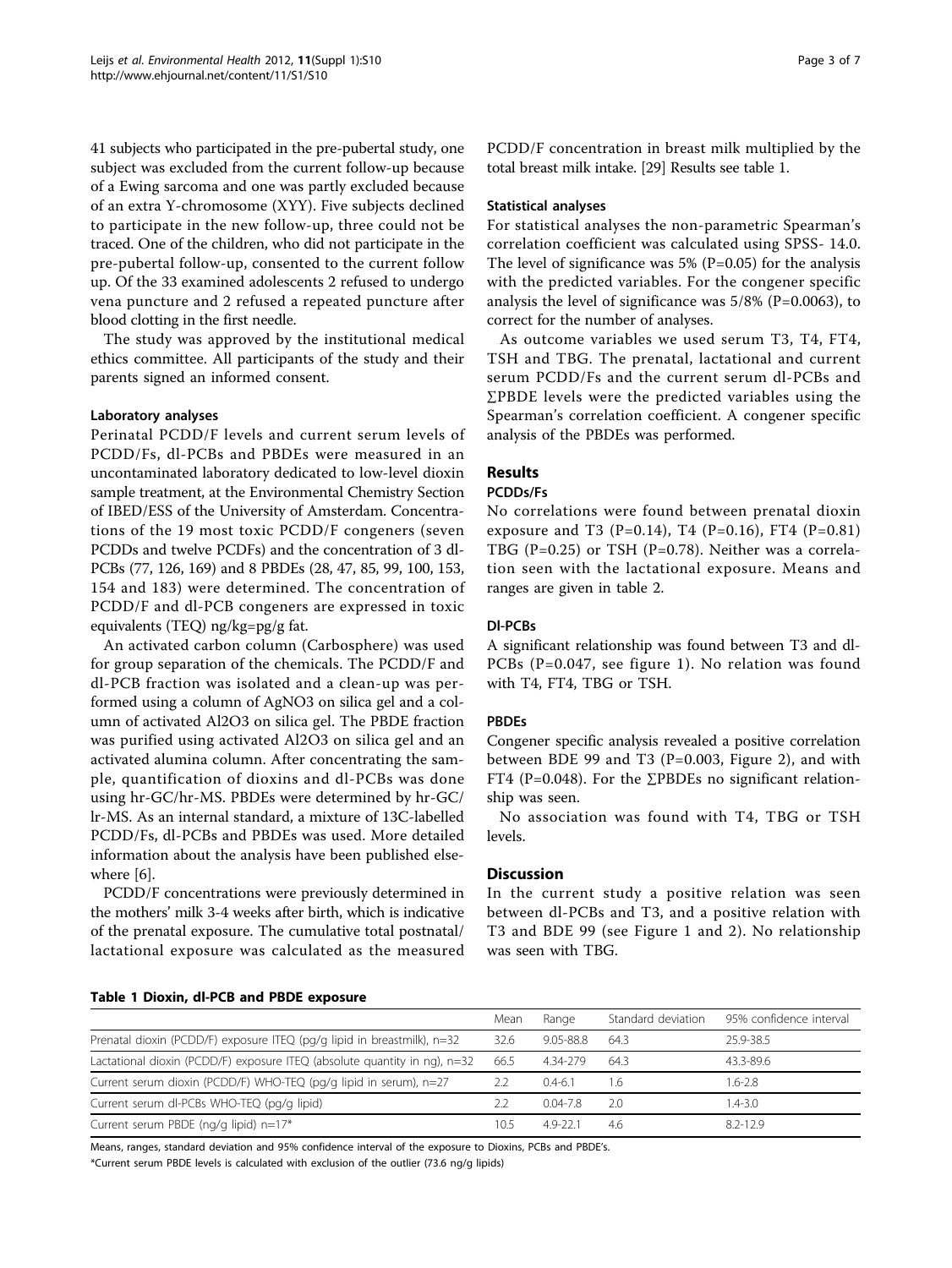| Measured objective n=29                | Mean<br>Range |             | Standard deviation | 95% confidence interval |
|----------------------------------------|---------------|-------------|--------------------|-------------------------|
| Free thyroxin (FT4) pmol/L             | 14.7          | 11.8-20.8   | 2.5                | $13.7 - 15.6$           |
| Triiodothyronin (T3) nmol/L            | 2.6           | $2.1 - 3.5$ | 0.4                | $2.5 - 2.7$             |
| Thyroxin (T4) nmol/L                   | 108.6         | 75.0-165.0  | 22.2               | 100.1-117.1             |
| Thyroxin-binding globulin (TBG) mg/L   | 361.4         | 220-650     | 96.7               | 324.6-398.6             |
| Thyroid stimulating hormone (TSH) mU/L |               | $042 - 45$  | 0.98               | 1.38-2.12               |

<span id="page-3-0"></span>Table 2 Thyroid hormone metabolism parameters

Thyroid hormone metabolism parameters, means, ranges, standard deviation and 95% confidence interval.

Reference intervals: FT4: 9-22 pmol/L, T4: 70-140nmol/L, T3: 1.2-3.0 nmol/L, TBG: 7-17 mg/L, TSH: 0.5-5.7 mU/L.

In an earlier study of our cohort an increase in T4 and T4/TBG ratio was seen in children with higher dioxin levels in their breastmilk in the first and eleventh week postpartum [[26](#page-6-0)]. The children now in their adolescence have normal serum TSH and T4 values.

TSH levels were significantly increased in relation to prenatal exposure at eleven weeks postpartum. None of these TSH-levels were above the WHO cut-off point of 5 mU/L, now also proposed to use as a biomarker for dioxin toxicity. However we have found effects on brain development in our cohort at the age of 8-12 years of age, while no baby had a TSH above 5 mU/L in their postnatal period [[30\]](#page-6-0) . Based on these outcomes it would seem a major error for governmental bodies to use a cut-off point of 5 mU/L as a biomarker for dioxin toxicity.

T3 is a product of the target organs. It looks as if the damage done by the two pollutants dl-PCBs and BDE 99

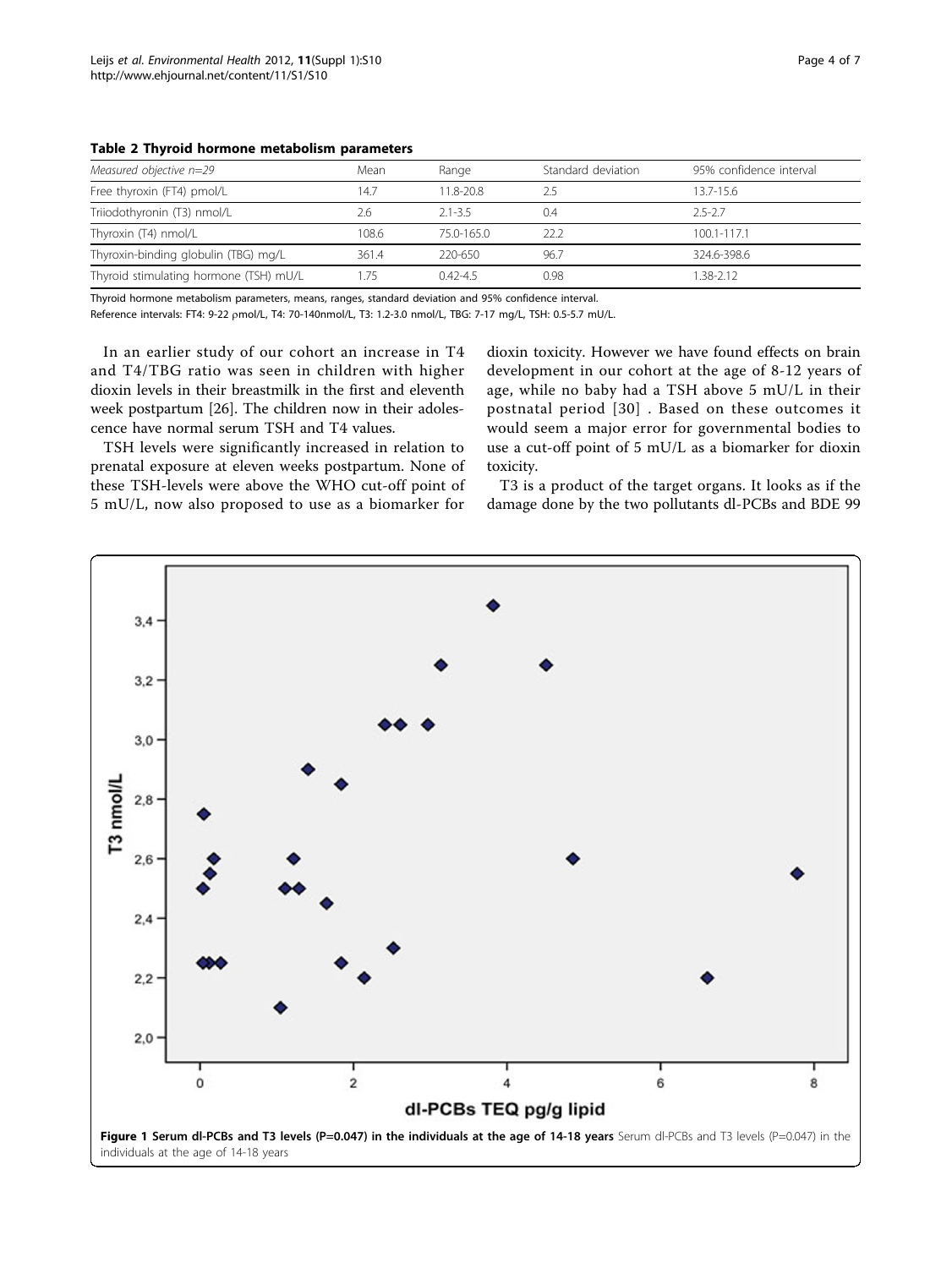<span id="page-4-0"></span>

resulting in higher T3 levels takes place in the peripheral target organs perhaps by negatively influencing transporter proteins. It is widely known and accepted that human beings have effective compensation mechanisms. For instance the brain is capable of keeping T3 levels constant over a wide range (30-200 % of normal) of T4 levels by adapting the different deiodinases. However it is possible that with environmental pollutants transporter proteins are negatively influenced like for example the monocarboxylate transporter 8 (MCT 8), a protein necessary for the transport of T4 and T3 over the membrane into the cell in the hypothalamus, and when this transporter protein is lower or absent severe mental problems can arise as is seen in the Allan-Herndon-Dudley syndrome, a genetic MCT 8 deficiency, that is characterized by severe mental retardation and an increase in T3 but normal T4 and TSH [[31\]](#page-6-0). In other words, a normal functioning pituitary gland and thyroid gland producing enough T4, does not exclude other organs having insufficient hormones due to hormone transporter problems.

Numerous studies have provided evidence that polyhalogenated aromatic hydrocarbons (PHAHs) and their metabolites affect the thyroid hormone system: 1) They may interfere directly with the thyroid gland, 2) with thyroid hormone metabolizing enzymes (uridinediphosphate-glucuronyl transferases), iodothyronine deiodinases, and sulfotransferases which are located in the liver and the brain, 3) by interfering with the plasma transport system of the thyroid hormone by competing with plasma transthyretin (TTR) binding sites in animals, in humans this TTR is less important and TBG is the main transporter in plasma [[32](#page-6-0)] and 4) influence membrane transporter proteins, that are specific for different target organs [[33](#page-6-0)]. PBDEs have structural similarities to T3 and T4, therefore it has been hypothesized that PBDEs might interfere with the transport and metabolism of T3 and T4 [[34\]](#page-6-0). Another possibility is the upregulation of type 1 deiodinase, which is involved in the deiodination of T4 to T3 and reverse T3 [[35](#page-6-0)].

Doucet [\[36\]](#page-6-0) published a sharp increase in the content of PBDE's in fetal livers of human fetuses after elective abortions in early to mid-gestation and in the placenta. Total PBDE's increased over time from 284 ng/g lipid in 1998 to 1607 ng/g lipid in 2006. Main found significant higher PBDE-levels in the breastmilk of mothers whose newborn sons had cryptorchidism [[37\]](#page-6-0).

Effects on the thyroid homeostasis in relation to PBDEs have been seen in animal studies. In a study of mink ingesting PBDE via their feed, a decrease in T3 was seen [\[38](#page-6-0)]. A decrease in T3 and T4 was also seen in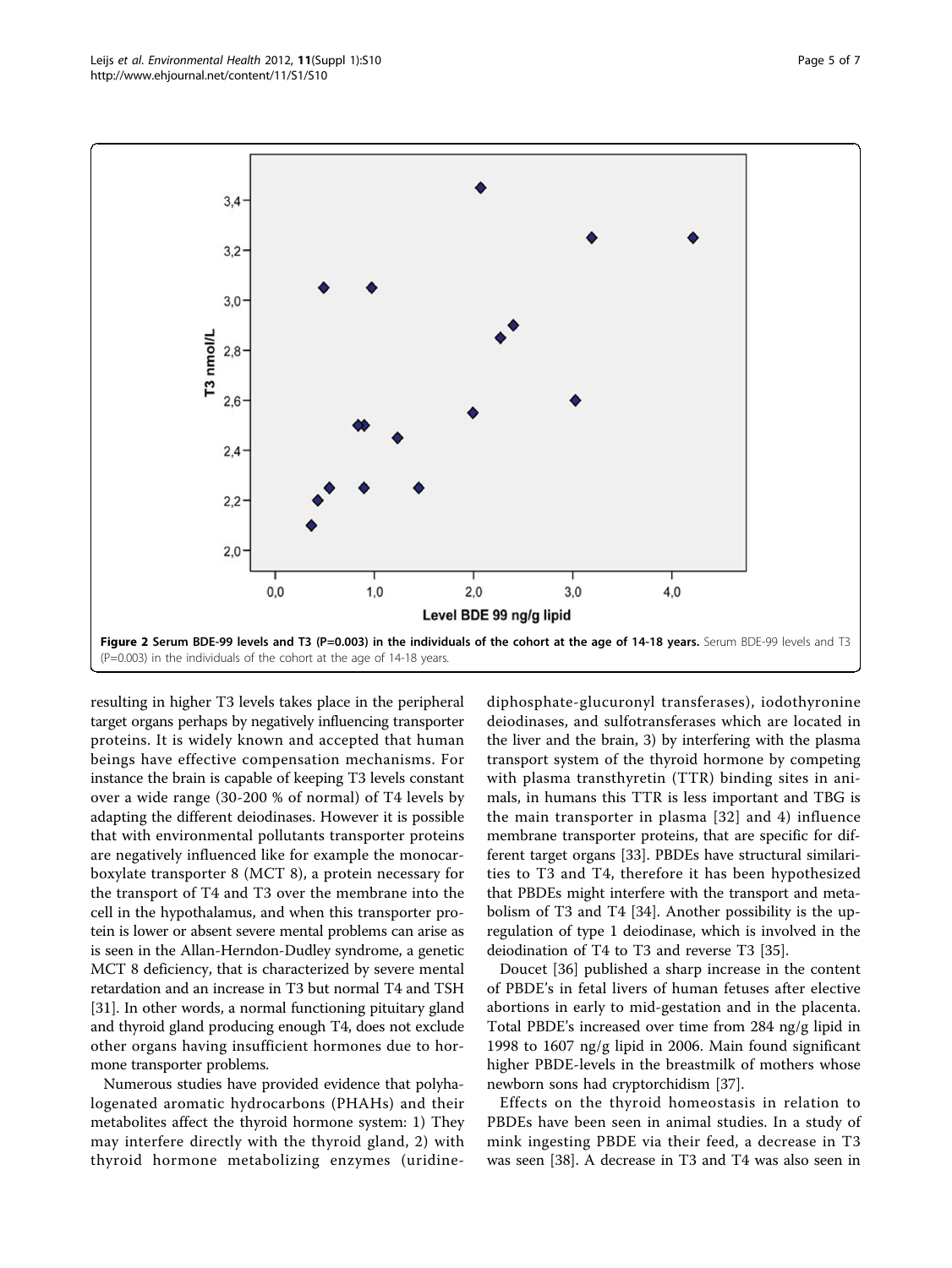<span id="page-5-0"></span>fetuses of pregnant sheep who were exposed to BDE-47 [[39](#page-6-0)]. PBDEs have been shown to decrease T4 and free T4 in animals. T3 was also decreased in some studies, but to a lesser extent than total T4 [[40](#page-6-0),[41](#page-6-0)] . Animals don't have TBG like humans for the transport of T4 and T3 in blood.

In a study on 23 subjects living close to an electronic waste and 26 control, higher TSH levels were found in the studied subjects, who had higher PBDE levels in their serum compared to a control group (382 ng/g lipids versus 158 ng/g lipids) [[42](#page-6-0)]. In a small study investigating 11 electronic dismantling workers, no significant effects were mentioned related to TSH, T3 or T4 [\[43\]](#page-6-0).

No association of BDE-47 or PCB-153 with TSH or thyroid hormone concentrations were found in 110 men with high consumption of fish from the Baltic Sea [[44](#page-6-0)]. In a later study of 182 females however, a relationship between PCB-153 concentrations in plasma and T3 levels was seen [\[45](#page-6-0)].

Thus, besides the remodelling effects of tissues by PBDE's, as described by Main [[37\]](#page-6-0) in the form of cryptorchidism during prenatal life, health problems in later life are also possible and we speculate that these health problems are caused by effects on peripheral target organs, maybe through thyroid hormone transporter disruption. The background levels of the PBDE's are rather high in the Netherlands compared to other European countries but still ten times lower than in the US. An enhanced effect due to multiple exposures to dl-PCBs as well might additively worsen the situation.

In conclusion, the thyroid hormone system in Dutch adolescents is influenced by current levels of dl-PCBs and PBDEs. Most plausible is a toxic effect in the peripheral target organs, involving the membrane transporter proteins. A disruption may be compensated, but it is questionable if this compensation is sufficient for all organs depending on thyroid hormones. Pathology in some target organs may be present. Quantification of this compensation is currently very difficult.

### Author's contributions

ML, GtT, TV, WvA, TvT and JK were equally involved in the set-up and execution of the epidemiological part of the study, while ML and GtT should be considered as first authors. ML, KO and PdV were all involved in the study and performed the measurements of the chemicals. AB, MKvK, CM, HR and GC were involved in preparing the paper.

### Abbreviations

I-TEQ: International Toxic Equivalency factor; PCB: polychlorinated biphenyls; PCDD: polychlorinated dibenzo-p-dioxins; PCDF: furans = polychlorinated dibenzo-furans; PBDE: polybrominated diphenylether; HBCD: hexabromocyclododecane; TBBPA: tetrabromobisphenol A; DBDE:

decabromodiphenyl ether; FT4: Free thyroxine; T3: triiodothyronine; T4: thyroxine; TBG: thyroxine-binding globulin; TSH: thyroid stimulating hormone; PCB: polychlorinated biphenyls; BDE 99: brominated diphenyl ether; MCT 8: monocarboxylate transporter 8

#### Acknowledgements

The work has been funded by the EU FP6 coordination action HENVINET, contract no 037019.

The authors wish to thank the participants of the study, and their parents, for their cooperation; Dr. J. Oosting for his help with the statistics; and P. Serné, F. vd Wielen and J. Parsons of the laboratory of the Institute for Biodiversity and Ecosystem Dynamics for their help with the chemical measurements. We are indebted to Dr. Matthijs Westra paediatrician for his help to investigate the children in the Zaans Medical Centre "De Heel" Zaandam.

Thanks also to Scott Randall who did the language review. The study was also supported by E.C. grant: OBELIX : 227391 This article has been published as part of Environmental Health Volume 11 Supplement 1, 2012: Approaching complexities in health and environment. The full contents of the supplement are available online at [http://www.](http://www.ehjournal.net/supplements/11/S1) [ehjournal.net/supplements/11/S1](http://www.ehjournal.net/supplements/11/S1).

#### Author details

<sup>1</sup>Department of Paediatrics and Neonatology, Emma Children's Hospital Academic Medical Centre, Amsterdam, The Netherlands. <sup>2</sup>IBED/ESS University of Amsterdam, Amsterdam, The Netherlands. <sup>3</sup>University Hospital Aachen RWTH, Department of Dermatology, Pauwelstrasse 30, 52074 Aachen, Germany. <sup>4</sup>Department of Paediatrics and Neonatology, Westfriesgasthuis, Maelsonstraat 3, 1624 NP Hoorn, The Netherlands. <sup>5</sup>KWR Watercycle Research, POBox 1072, 3430 BB Nieuwegein, The Netherlands. <sup>6</sup>Ministry of Housing, Spatial Planning and the Environment, The Hague, The Netherlands. <sup>7</sup>NILU – Norwegian Institute for Air Research, Kjeller, Norway.<br><sup>8</sup>WHO, Bogianal Office for Europe Conception Scherfignei 8, Donmark. <sup>8</sup>WHO, Regional Office for Europe, Copenhgen, Scherfigsvej 8, Denmark. <sup>9</sup>Institute of Food Bioresources (IBA), Bucharest, Romania. <sup>10</sup>National Institute of Public Health, Cernavaca, Morelos, Mexico. <sup>11</sup>Istituto Superiore di Sanita, Rome, Italy. <sup>12</sup>Ecobaby Foundation, Hollandstraat 6, 3634 AT Loenersloot, The Netherlands.

#### Competing interests

The authors declare that they have no competing interests.

Published: 28 June 2012

#### References

- 1. Olie K, Vermeulen PL, Hutzinger O: Chlorodibenzo-p-dioxins and chlorodibenzofurans are trace components of fly and flue gas of some municipal incinerators in The Netherlands. Chemosphere 1977, 6:455-459.
- 2. World Health Organisation: PCDD and PCDF emissions from incinetators for minicipal sewage sludge and solid waste - Evaluation of human exposure,. WHO Environ. Health edn Copenhagen: WHO; 1987.
- 3. Rappe C: [Analysis of polychlorinated dioxins and furans.](http://www.ncbi.nlm.nih.gov/pubmed/22657549?dopt=Abstract) Environ Sci Technol 1984, 18:78A.
- 4. De Voogt P, Brinkman UAT: Production, properties and usage of polychlorinated biphenyls. In Halogenated biphenyls, terphenyls, naphtalenes, dibenzodioxins and related products.. Second edition. Amsterdam: Elsevier;Kimbrough RD, Jensen AA 1989:3-45.
- 5. Gomara B, Herrero L, Ramos JJ, Mateo JR, Fernandez MA, Garcia JF, González MJ: [Distribution of polybrominated diphenyl ethers in human](http://www.ncbi.nlm.nih.gov/pubmed/17993135?dopt=Abstract) [umbilical cord serum, paternal serum, maternal serum, placentas, and](http://www.ncbi.nlm.nih.gov/pubmed/17993135?dopt=Abstract) [breast milk from Madrid population, Spain.](http://www.ncbi.nlm.nih.gov/pubmed/17993135?dopt=Abstract) Environ Sci Technol 2007, 41:6961-6968.
- 6. Leijs MM, van Teunenbroek T, Olie K, Koppe JG, ten Tusscher GW, van Aalderen WM, de Voogt P: [Assessment of current serum levels of PCDD/](http://www.ncbi.nlm.nih.gov/pubmed/18599107?dopt=Abstract) [Fs, dl-PCBs and PBDEs in a Dutch cohort with known perinatal PCDD/F](http://www.ncbi.nlm.nih.gov/pubmed/18599107?dopt=Abstract) [exposure.](http://www.ncbi.nlm.nih.gov/pubmed/18599107?dopt=Abstract) Chemosphere 2008, 73:176-181.
- 7. Cariou R, Antignac J-P, Zalko D, Berrebi A, Cravedi J-P, Maume D, Marchand P, Monteau F, Riu A, Andre F, Le Bizec B: [Exposure assessment](http://www.ncbi.nlm.nih.gov/pubmed/18790516?dopt=Abstract) [of French women and their newborns to tetrabromobisphenol-A:](http://www.ncbi.nlm.nih.gov/pubmed/18790516?dopt=Abstract) [Occurrence measurements in maternal adipose tissue, serum, breast](http://www.ncbi.nlm.nih.gov/pubmed/18790516?dopt=Abstract) [milk and cord serum.](http://www.ncbi.nlm.nih.gov/pubmed/18790516?dopt=Abstract) Chemosphere 2008, 73:1036-1041.